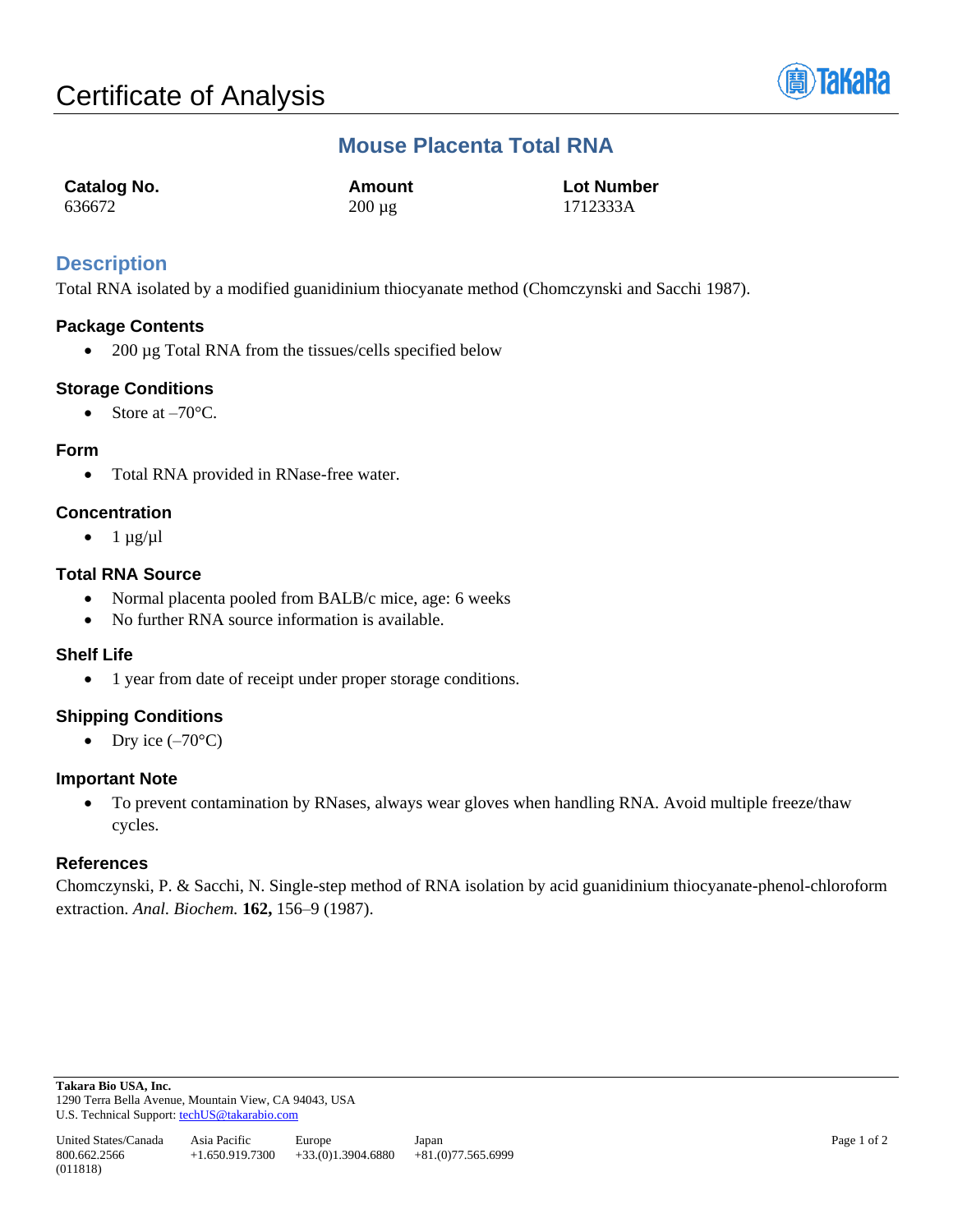# Certificate of Analysis Cat. No. 636672

# **Quality Control Data**

This lot of total RNA was analyzed by capillary electrophoresis (CE) using an Agilent 2100 Bioanalyzer. The actual electropherogram trace for this RNA is provided below. RNA concentration and purity were evaluated by UV spectrophotometry.

Both the area ratio of the 28S/18S rRNA peaks, and the proportion (relative percentage) of these two peak areas to the total area under the electropherogram provide reliable quantitative estimates of RNA integrity. For both of these criteria, this sample meets or exceeds our standards for high-quality total RNA.



It is certified that this product meets the above specifications, as reviewed and approved by the Quality Department.